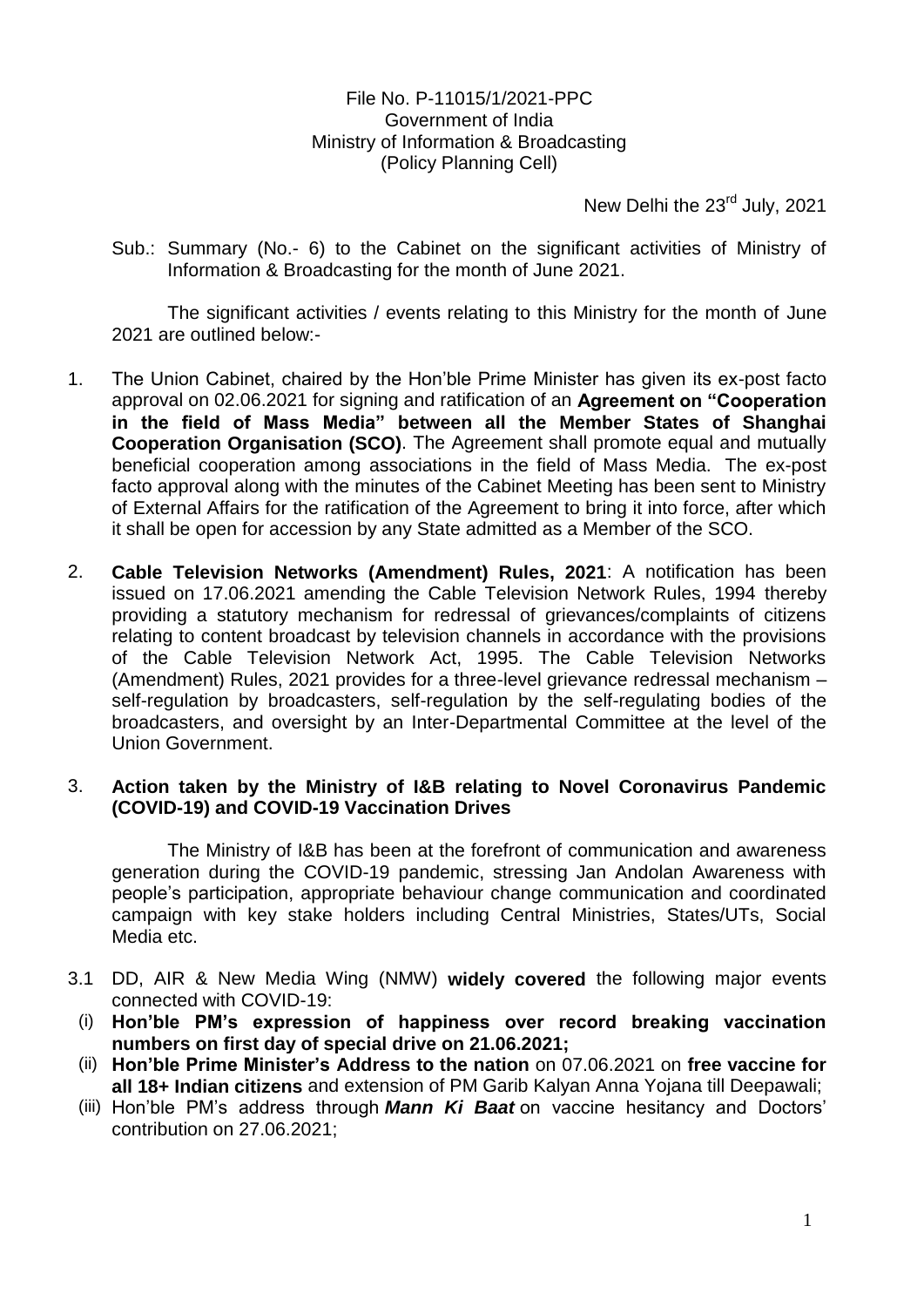- (iv) **Hon"ble PM"s launch of "Customized Crash Course programme for Covid-19 Frontline workers" on 18.06.2021 and the establishment of two 250 bedded makeshift COVID Hospitals in West Bengal through PM CARES on 16.06.2021.**
- (v) Hon'ble PM's **review of the progress of India"s vaccination drive** and status of vaccination coverage on 04.06.2021 & 26.06.2021;
- (vi) **Hon"ble PM reiterating the commitment to vaccines for all, free for all via Twitter on 28.06.2021;**
- (vii) **Hon"ble PM"s telephonic conversation with Vice President of USA to discuss the Strategy for Global Vaccine Sharing;** and
- (viii)**Finance Minister"s announcement of Relief Package to support the economy affected by COVID-19 pandemic.**
- 3.2 **Empowered Group-8 on Information, Communication and Public Engagement** held four meetings during the month of June 2021. The meetings mainly focused on strategies for strengthening communication on Vaccination Drive and ensuring COVID Appropriate Behaviour across the country.
- 3.3 **DD News, News Services Division (NSD) of AIR and their Regional News Units (RNUs)** have disseminated and enhanced Government COVID-19 initiatives through various programmes. National and International News have been telecast with special focus on encouraging the public to **adhere to safety protocols**, **encouraging the youth to get vaccinated**, urging one-dose vaccine recipients to get a second jab, and **addressing vaccine hesitancy**. DD news also focused on **special efforts to reach out and allay fears, address queries and questions** confronting the general public at large. DD News has **live telecast the Press Conferences** of Health and other Ministries on COVID updates and has highlighted important aspects in special programmes and on Social Media, apart from regular updates related to Covid-19 in News Bulletins. Addresses by Prime Minister exhorting citizens to leave **vaccine hesitancy and get vaccinated** are being telecast live and subsequently amplified through special discussions and programmes.
	- i) **DD News** continued to telecast and disseminate News with special focus on vaccination drive and management of Covid-19. **Special programmes** and **live coverages** included telecast of **Ground Reports**, **bytes of vaccine recipients** on experience of vaccination and ease of the process, special **bilingual hourly programme "Vaccination for All"**, special discussion on **"Massive turnout for Mega Vaccination Drive"** on Prime Time show **"News Night"**, 39 episodes of **"Doctors Speak"**, 04 episodes each of **"Arogya Bharat"** and **"Total Health"**, 29 episodes of daily programme **"Corona Se Jung Jitenge Hum"** on positive stories, targeted campaign **"Mask Up India"** etc., all amplified through Social Media hashtag **#Unite2FightCorona**.
	- ii) **NSD AIR** focused coverage on broadcast of **PSA messages** and airing of **National/ State Covid helpline numbers, MoHFW/ ICMR advisories; Treatment facilities; dispelling fears** about safety and efficacy of Made-In-India vaccines & **allaying doubts** on Coronavirus and **Mucormycosis**, expert advice of eminent doctors; airing of **Ground Reports** and amplifying of **infographics***,* interviews of medical institutions and top doctors in **"Corona Jagrukta" series,** etc.
	- iii) **Special COVID-19 Composite News Bulletins; COVID Jan Andolan**
	- iv) Infographics/ Videos/ Myth-busters/ Expert Speak/ Public Speak/ Sound Bytes/ Fake News Alerts/ Positive Stories/ FAQs/ Podcasts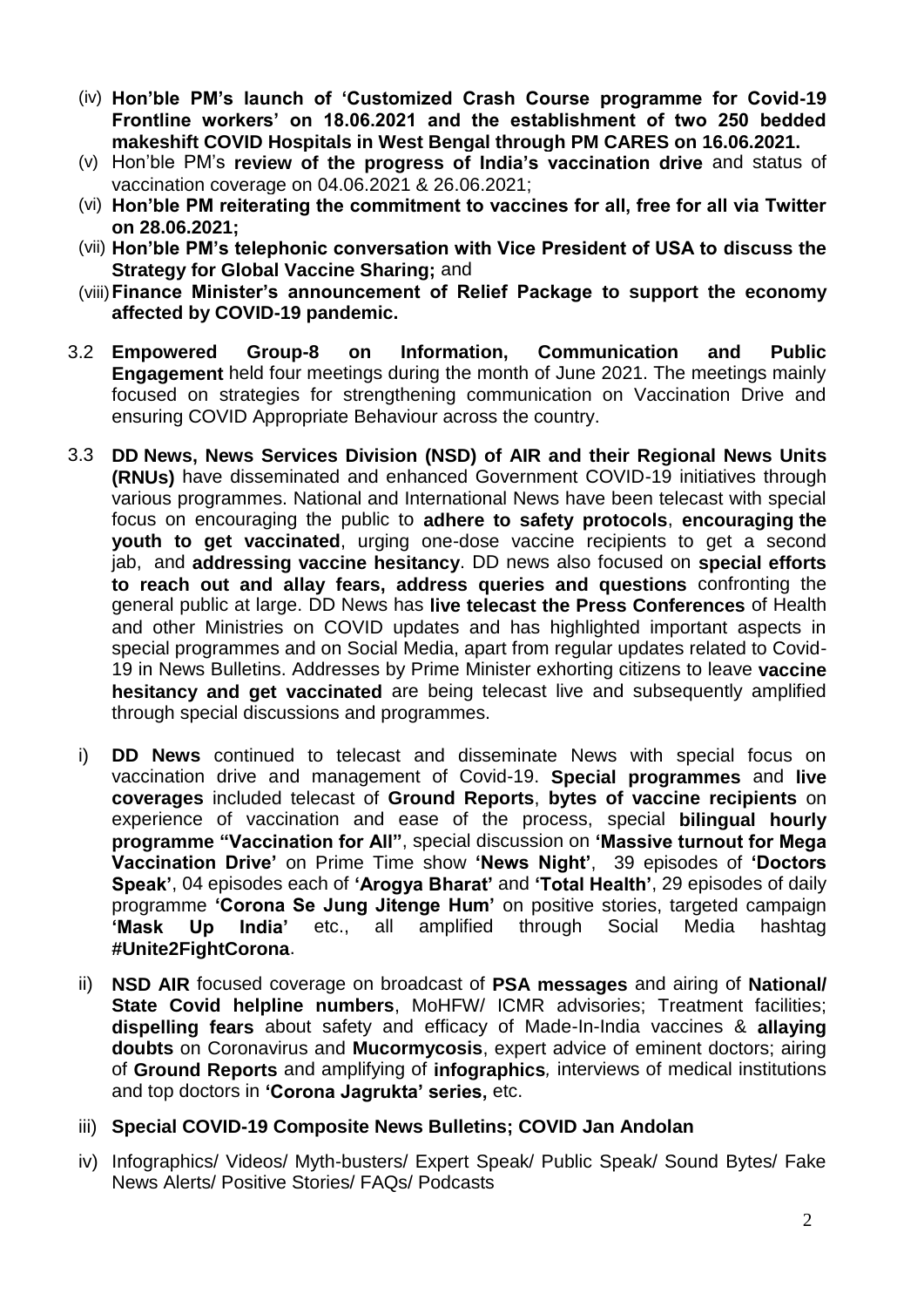- 3.4 PIB issued **Daily Covid-19 Bulletins and infographics,** conducted **Press Briefings**  and its **Covid-19 Fact Check Units** have kept a check on misinformation especially false narratives and quack treatments for COVID-19. Common Treatment Protocol for Covid and the graphics issues by Health Ministry/ ICMR/ MyGov were wide publicized. PIB and its Regional offices have issued **7597 Press Releases** in English, Hindi and other regional languages. 1090 PIB's Tweets (English) earned 31.8 Million impressions & 14.8K new followers and 1036 PIB's Tweets (Hindi) earned 4.22 Million impressions & 5.5K new followers in June 2021.
- 3.5 BOC **launched a campaign** on the theme *"Vaccine for all, free for all"* to create awareness among general masses about the scheme *"Free Vaccination for all"* to all 18+ citizens through newspaper advertisement and outdoor campaign. Hoardings, Banners and Standees were designed, printed and displayed on the campaign *"Sabko Vaccine – Muft Vaccine"* in the premises of Government offices and other public places across the country. A **campaign on Corona Helpline Numbers** was conducted wherein bulk SMS was sent to over 50 lakh subscribers and newspaper advertisements were issued. The Field/Regional Outreach Bureaus (FOB/ROB) of BOC conducted **awareness campaign** on COVID-19 and Vaccination Drives **through Social Media platforms** as under:

| Total No. of<br><b>Facebook Posts</b> | <b>Total No. of Tweets</b><br>and Re-tweets (with<br>'Impressions') | <b>Total No. of Posters/</b><br><b>Message /Videos</b><br>circulated on<br><b>WhatsApp</b> | Total No. of<br>Instagram<br><b>Posts</b> |
|---------------------------------------|---------------------------------------------------------------------|--------------------------------------------------------------------------------------------|-------------------------------------------|
| 28485                                 | 66919 (1326060)                                                     | 135068                                                                                     | 7967                                      |

- 3.6 PIB and its Regional/Branch offices organized **119 Webinars** in June 2021 on issues such as **COVID-19 Appropriate Behaviour, Vaccination, Black Fungus,** Home isolation and precaution remedies, boosting remedies, International Day of Yoga 2021 etc. ROBs/FOBs of BOC have also collaborated on **77 webinars** on above mentioned issues.
- 3.7 **Comprehensive coverage** was provided by NMW on Social Media to Covid-19 statistics, Vaccination drive, World's largest Free Vaccination Campaign, FAQs on Delta Plus variant, etc. using the **#We4Vaccine hashtag**. Nearly **1439 tweets** were posted in June 2021 from **dedicated Twitter handle @COVIDNewsByMIB** having **201.1K followers**, which has appeared nearly **39.4 Million** times in the timeline of Twitter users.
- 3.8 The Ministry has **issued advisory** to all private General Entertainment television channels on 03.06.2021 to promote awareness of national helpline numbers at periodical intervals, especially during prime time.

## 4. **Commemoration of Azadi ka Amrit Mahotsav: 75 Years of Independence of India**

4.1 NMW provided extensive coverage to **Indian Freedom Fighters** on their birth/death anniversaries using hashtag **#AmritMahotsav**. **Graphics** related to Father of Indian Nationalism *Dadabhai Naoroji*, Queen of Jhansi *Rani Lakshmi Bai*, freedom fighter *Ram Prasad Bismil*, tribal leader *Birsa Munda*, etc. were prepared and posted on Social Media platforms. Amrit Mahotsav **related posts on** *Rani Durgawati***,** *Rani*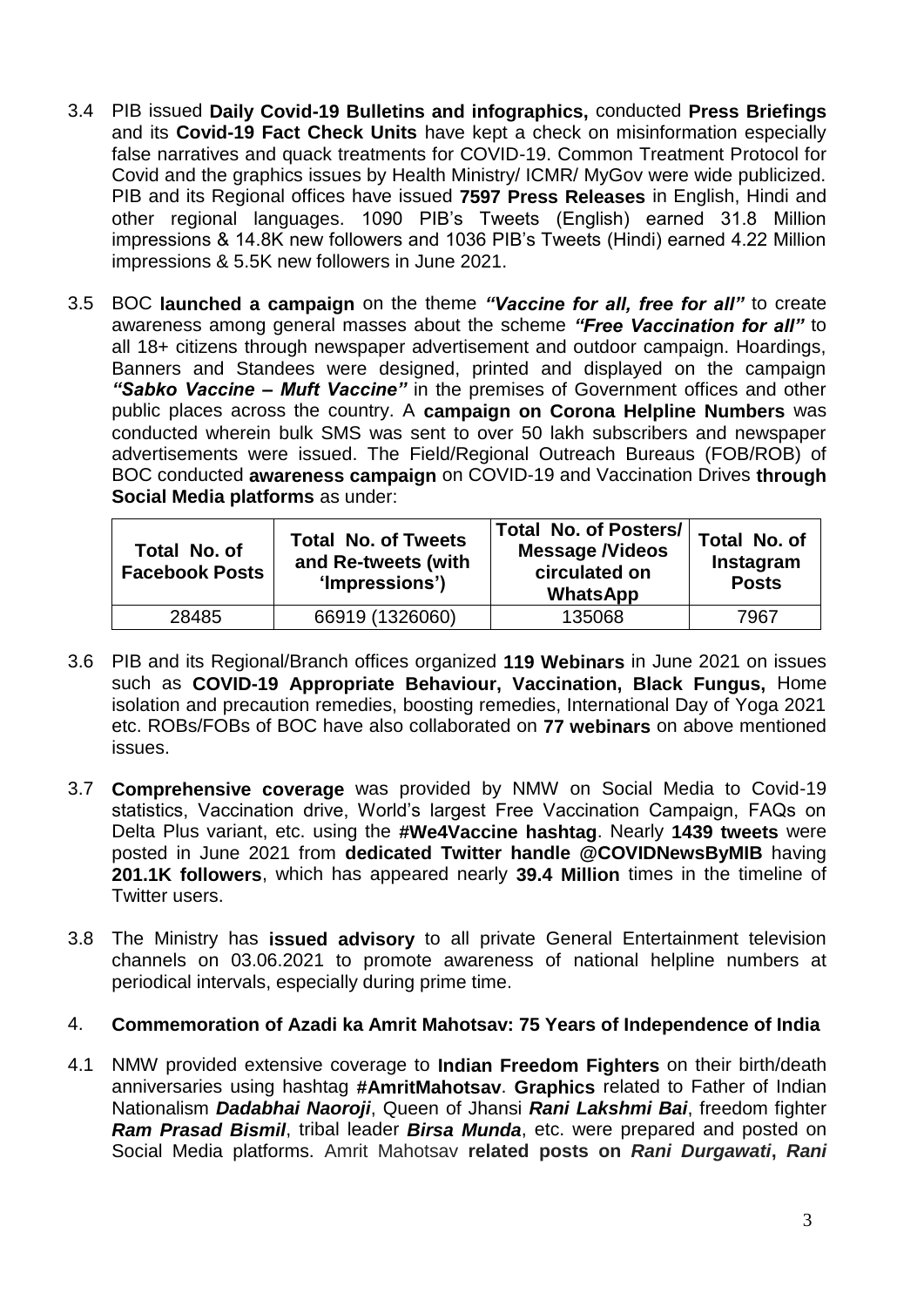*Laxmibai*, etc., were done by Publications Division (DPD) on its Social Media platforms.

- 4.2 A **tribute to the Cine Maestro Shri Satyajit Ray** was organized by Film and Television Institute of India (FTII) and National Film Archives of India (NFAI) on 12.06.2021 on the occasion of his Birth Centenary. Esteemed panelists Ms. Sharmila Tagore, Ms. Aparna Sen, Shri K Hariharan, Shri Ananth Mahadevan, Shri Samik Bandopadhyay and Dr. Mohan Agashe discussed Ray's work and their experiences and memories related to him.
- 5. Observation of **International Day of Yoga (IDY) 2021**
- 5.1 The **Hon"ble Vice President"s Greetings on IDY** and Hon'ble **PM"s Address** and the **announcement of mYoga App** on 21.06.2021 was aired live on all platforms of the Ministry. The **curtain raiser** event for IDY 2021 on 12.06.2021 was also publicized widely. Yoga sessions/ demonstrations/classes and other suitable activities were organized for employees of various Media Units/organizations of the Ministry of I&B.
- 5.2 DD News aired live footage of **Yoga Practices from 75 cultural heritage sites** in India and from across the world. DD News prepared and telecast special Yoga Training capsule **Yoga Sutra** (08 episodes), Yoga Quotes From Scriptures **Yoga Mantra** (08), Special Interview with Yogacharyas **Yog Samvad** (06), Special Reports from places related to Yoga **Yog Yatra** (01), program on preparation **Yog Satra** (02), an episode of **Total Health** programme on Yoga and a **special interview** of Hon'ble Minister of State, Ministry of Ayush. 22 Facebook links, 46 YouTube videos & 175 Twitter messages were posted on IDY 2021 on Social Media platforms.
- 5.3 DD India telecast a **special 10-episode series on various aspects of Common Yoga Protocol (CYP)** from 12.06.2021 to 21.06.2021. *"Yogaarambh Ho"* special song composed by Shri Shankar Mahadevan has been produced by Prasar Bharati, which was telecast on DD National and on its YouTube channel. **Apna Radio** of Indian Institute of Mass Communication (IIMC) aired a **series of programmes** on yoga.
- 5.4 The June 2021 fortnightly editions of **New India Samachar (NIS)** on the themes of **"Globalisation of Yoga"** and 'Environmental Protection Essential for Survival' were printed in 13 languages & distributed across the country by BOC. E-versions of NIS were sent to over 65.4 million readers via emails using E-Sampark platform of MyGov India. Publications Division (DPD) reprinted the revised edition of *"Yoga Sachitra"* by renowned yoga expert Sh. Dharmavir Singh Mahida.
- 5.5 Films Division streamed short films '*Celebrities Speak...*' on its website and Youtube channel on 21.06.2021, highlighting the message of 'Yoga for Wellbeing' by a number of social influencers from different walks of life, including film and sports. **75 Webinars** were organized by ROBs/ FOBs of BOC on Common Yoga Protocol and **25 live Yoga Demonstrations** were conducted under reputed Y oga instructors.
- 5.6 A **series of GIFs on various Yogasanas, infographics** and **video content** were shared across various Social Media platforms of M/o I&B by New Media Wing (NMW). PIB commissioned **two special articles** written by Hon'ble Minister for Education and Hon'ble Minister of State for AYUSH in around **129 publications** across the country.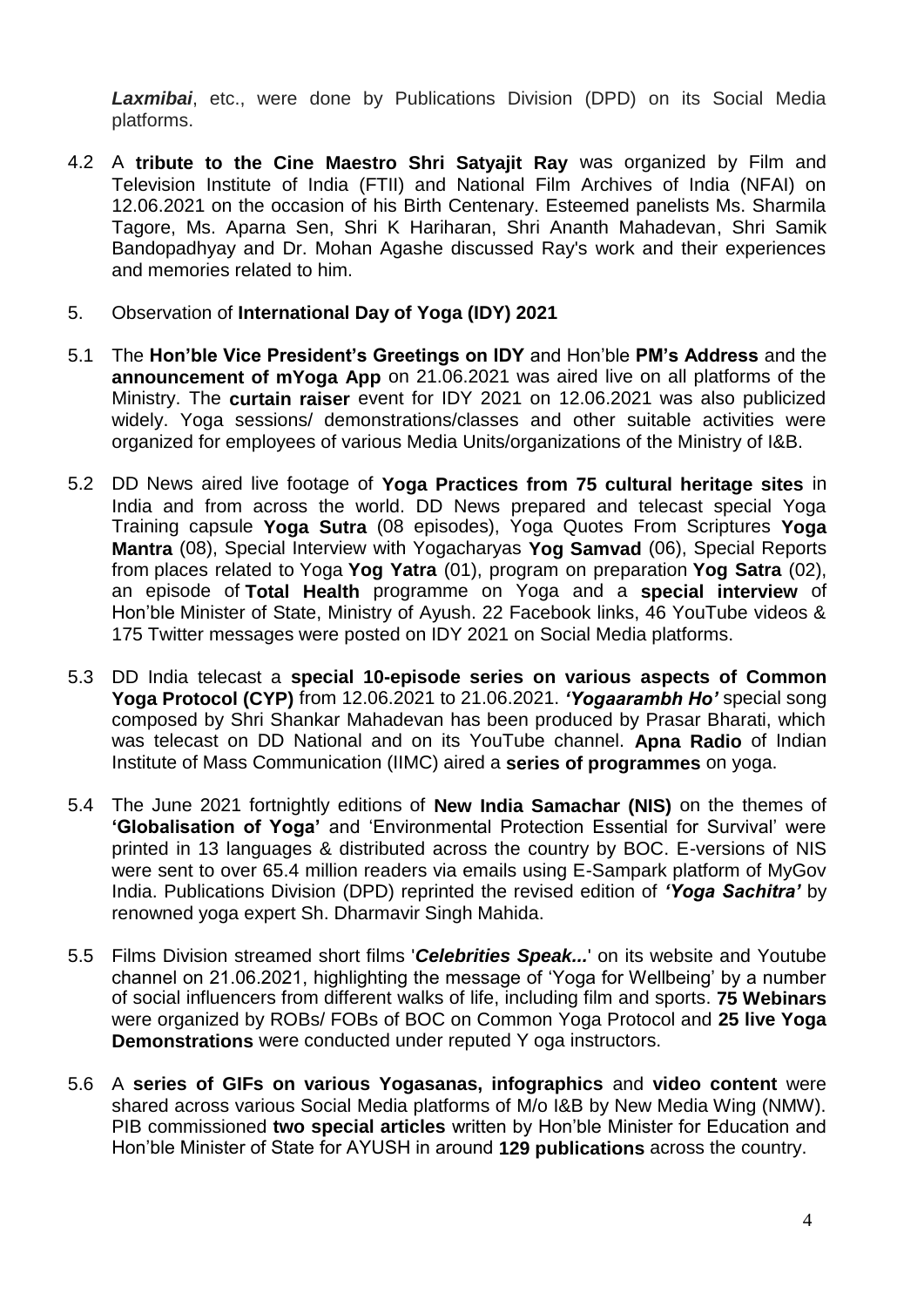## 6. **India"s Participation in Tokyo Olympics and Road to Tokyo**

- 6.1 DD News provided exclusive and live coverage to the **review by Hon"ble PM** of India's Olympics preparations on the occasion of 50 Days to Tokyo and his Best Wishes to Indian contingent for Tokyo Olympic on Olympic Day. DD News is telecasting a series on players profile in all News shows, **Road to Tokyo** in Hindi and **Countdown to Tokyo** in English is being telecast daily. NSD:AIR broadcast a **Special Series India@TokyoOlympics** on profiles of national athletes and India's preparations/ medal prospects, in prime time bulletins and Sports Scan.
- 6.2 An **extensive media campaign** was conducted by BOC to showcase the spirit of Olympism to highlight the achievements of Indian athletes through Social Media by sharing songs, slogans, videos, quizzes etc.
- 6.3 A **special article** by Member, Mission Olympic Cell and CEO of Olympic Gold Quest was facilitated by PIB and published in newspapers pan-India.
- 7. **Information Technology (Intermediary Guidelines and Digital Media Ethics Code) Rules, 2021**
- 7.1 Information from approx. **1800 publishers** has been received against the public notice dated 26.05.2021 seeking information about their entity.
- 7.2 **Four national and regional webinars** have been conducted in June, 2021 with a direct participation of **650 stakeholders** to create awareness about the Rules.
- 8. DD News and NSD:AIR provided live coverage and wide publicity to the **Hon"ble President's journey to Kanpur & Lucknow** on a special Presidential train and his address at the **foundation stone laying of Dr. Bhimrao Ambedkar Memorial and Cultural Centre** in Lucknow, Hon'ble PM's Address at **G7 Summit**, his addresses at **5 th Edition of VIVATECH** and **World Environment Day** event, his **meeting with political leaders of J&K** and his interactions with participants of **Toycathon 2021** and with Class 12 Students and their parents in view of the cancellation of the CBSE Class 12 board exams.
- 9. **Outdoor Campaign on PMGKY:** Hoardings, Banners and Standees were printed and displayed in the prominent and densely populated public residential areas in Delhi and across the country by BOC and its FOBs/ ROBs to create awareness of **Pradhan Mantri Garib Kalyan Yojana.**
- 10. Indian Institute of Mass Communication (IIMC) Research Journals *"Sanchar Madhyam"* in Hindi and *"Communicator"* in English was relaunched by the Hon'ble Minister of Information and Broadcasting on 25.06.2021. IIMC has also been ranked No. 1 Institute among top 10 Mass Communication Institutes in India by India Today Group.
- 11. Films Division organized '*Oasis of Hope",* an online festival of films on environment on 5th and 6th June, 2021 on its website and YouTube channel to mark **World Environment Day** on 05.06.2021, which recorded **2504** online viewership. National Film Development Corporation (NFDC) showcased 5 films on its OTT platform [www.cinemasofindia.com.](http://www.cinemasofindia.com/)